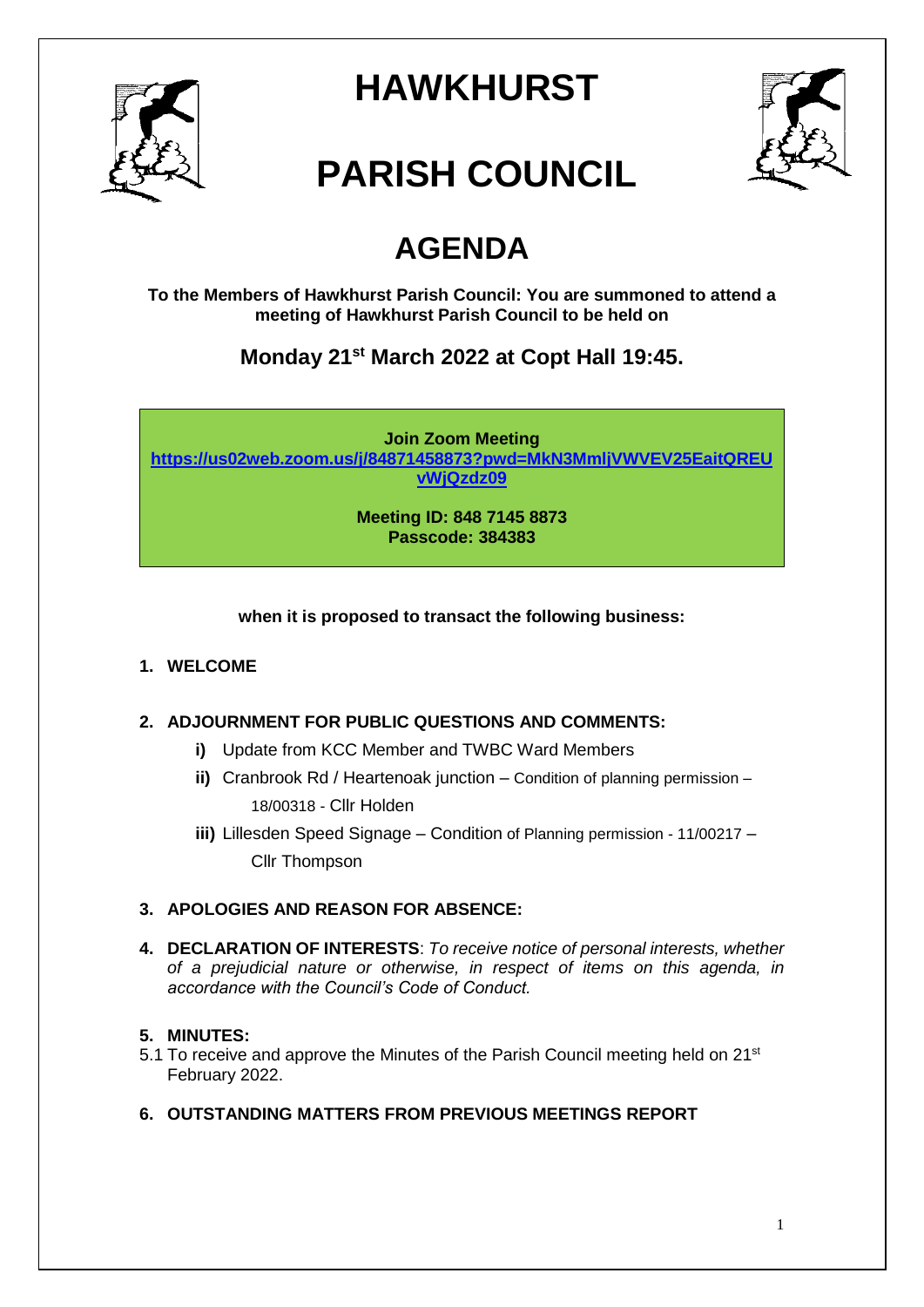#### **7. FOR FURTHER DISCUSSION:**

7.1 Updated Council Financial Regulations and Planning Committee Terms of Reference report – Cllr Green

#### **Resolution:**

To Adopt the attached Financial Regulations March 2022

And;

**Payments**

Invoices are only acceptable for properly authorised purchases (i.e. within budget, have been properly requested by resolution of the Council, Committee or Chairman and are within authorisation limits, and having met our best value requirements).

Where a supplier provides the Council with an invoice for payment, we expect that 90% of valid undisputed invoices for small and medium sized enterprises (SMEs) be paid within 5 days. In practice, validation may take around a week and so our benchmark for SMEs will be within two weeks from receipt of an invoice. All invoices should be settled within 30 days. We will report on our payment performance annually.

Once the RFO confirms that an invoice is correct and has been validated and is undisputed – in terms of the amount to be paid, the delivery of goods or quality of services – then two councillors will be asked to satisfy themselves that the payment is correct and authorise the payment by way of signing a cheque or making a two-stage authorisation for an online payment.

The establishment of direct debits / standing orders and other automatic payments should only be authorised by the Full Council and the subsequent bills checked by officers, to ensure that they reflect usage – which is important where estimated bills are used by utility companies.

In the case of orders placed using a Council credit or debit card these reply on the user of the card to ensure they are making the right purchase. All payments made by the Parish Council will be presented in a schedule of payments report to each Full Council meeting."

#### 7.2 Corporate Risk Register – Cllr Taylor-Smith

**Resolution:** to adopt, continue to monitor and update the attached Corporate Risk Register

#### 7.3 Budget monitoring report – RFO

**Resolution**; To note attached budget monitoring report up to end of February 2022

7.4 Freedom of Information Policy and Schedule – Cllr Taylor-Smith

**Resolution;** to adopt the Freedom of Information Policy and Publication Scheme

7.5 Proposed way forward for new KGV Playground – Cllr Taylor-Smith

**Resolution:** To set up a Task and Finish Group to review first draft Playground Design and Build document and report back to the Community and Sports Centre **Committee**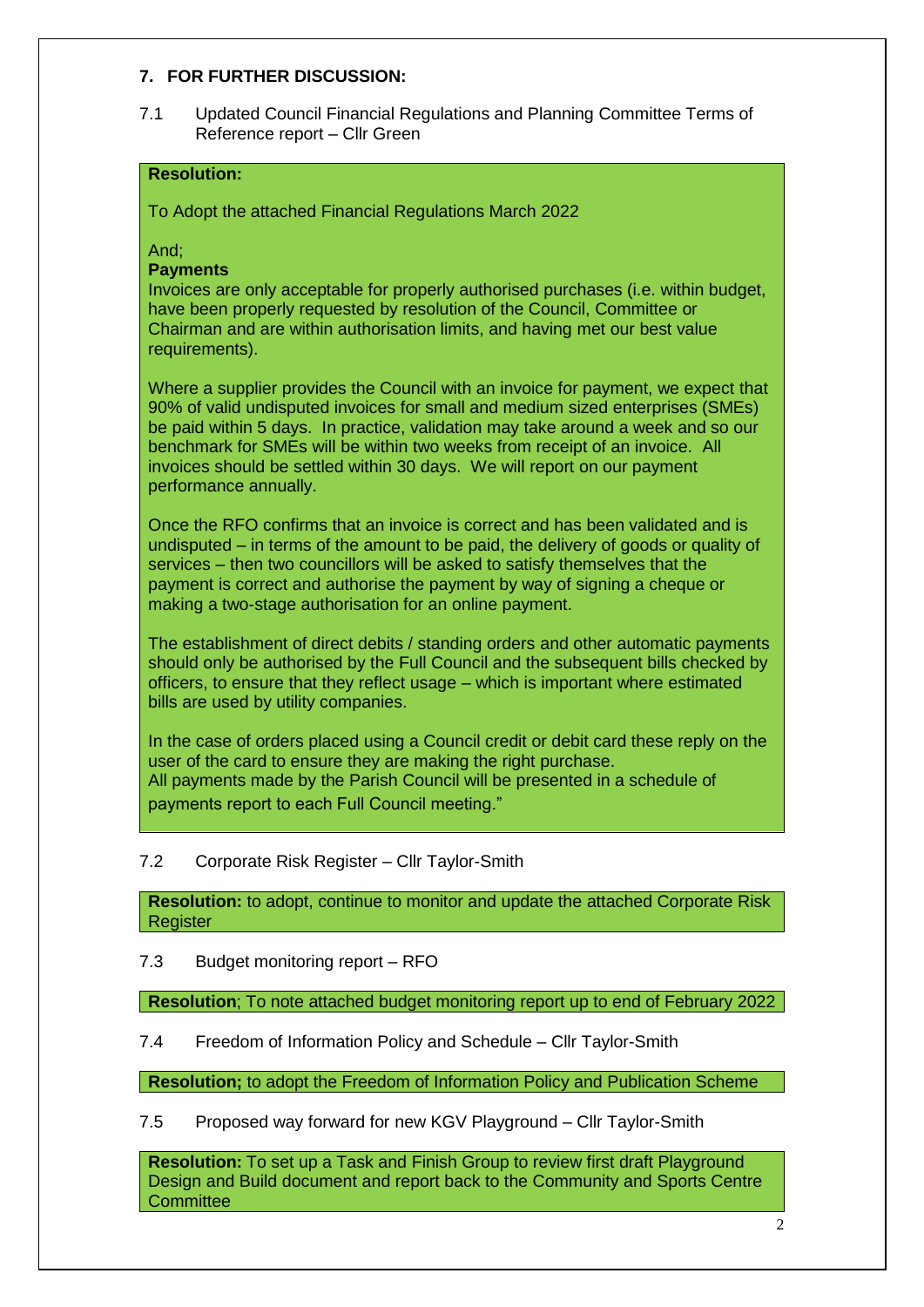#### 7.6 Planning Committee report – Cllr Escombe

#### **Resolution:** To;

- seek another Councillor to join the Planning Committee, vote
- Vote for a Vice Chairman of the Planning Committee
- adopt the attached Planning Committee Terms of Reference

7.7 TWBC Ward boundaries consultation report – Cllrs Pyne and Escombe

**Resolution:** To consider the Parish Council report on TWBC ward boundaries

#### 7.8 Revised outline plan for Community and Sports Centre project

**Resolution:** To approve the revised outline plan for the Community and Sports Centre project

7.9 Queens Platinum Jubilee Celebrations – Cllr Paish

**Resolution:** To allocate £6,000 from General Reserves for expenditure on Her Majesty's Platinum Jubilee celebration

7.10 Events on The Moor and KGV in 2022 – Cllr Cory

**Resolution:** To approve the programme of Events at the Moor and KGV 2022

7.11 Amended Cemetery Regulations – Cllr Cory

**Resolution**: To adopt the attached;

Proposed updated Cemetery Regulations March 2022

• HPC Cemetery Application Form March 2022

## **8. REPORTS OF COMMITTEE CHAIRMEN AND UPDATES**

- 8.1 Facility and Services Committee –Notes minutes of 14<sup>th</sup> March 2022 to follow
- 8.2 Planning Committee Note minutes of  $10<sup>th</sup>$  March 2022 to follow
- 8.3 Community and Sports Centre Committee Note minutes of 28<sup>th</sup> January 2022 – Cllr Taylor-Smith to answer any questions
- 8.4 Strategy, Administration and Policy –note minutes of 17<sup>th</sup> February 2022 Cllr Taylor-Smith to answer any questions
- **9. Finance**
- 9.1 Financial position
- 9.2 Agreement to pay payments schedule